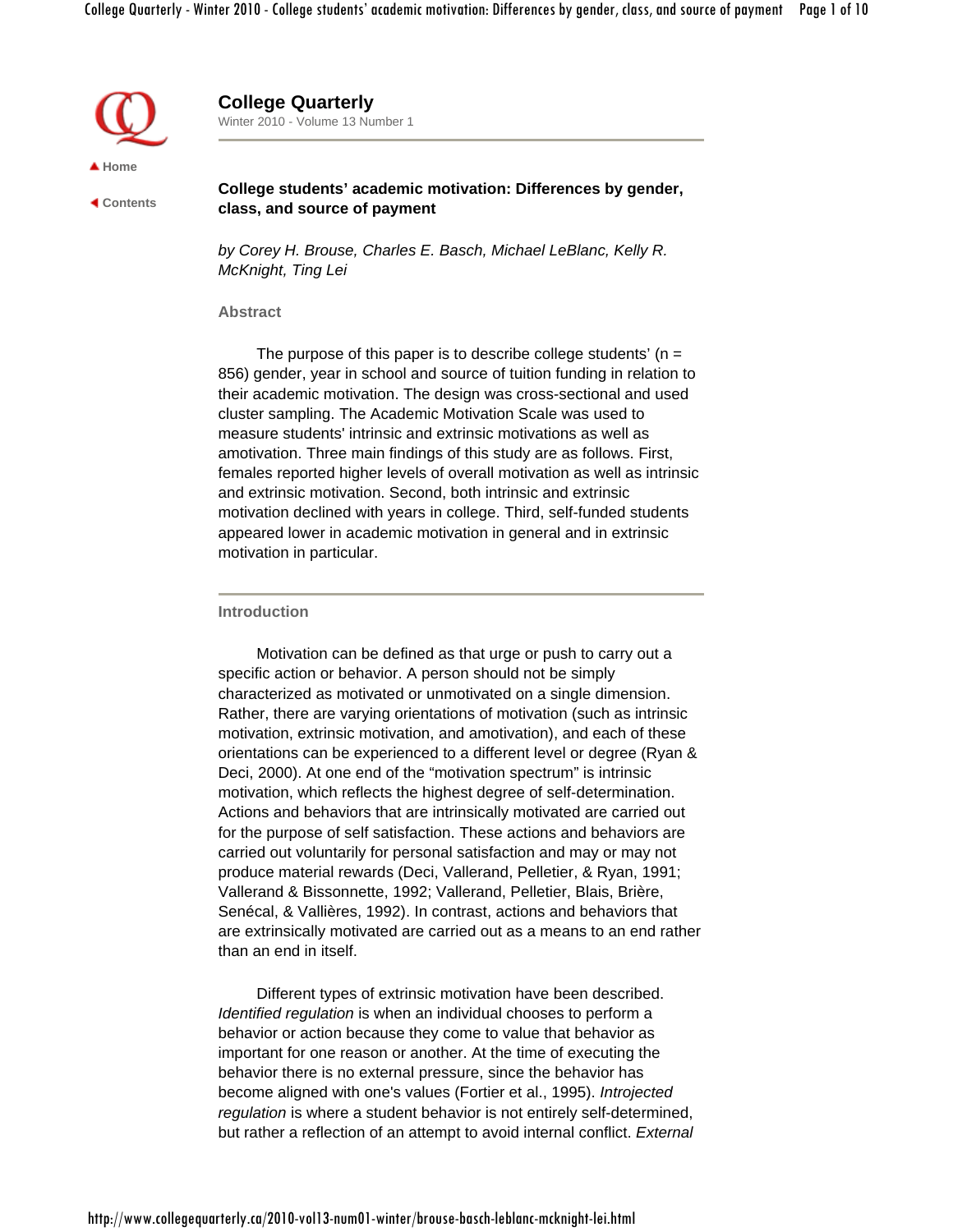*regulation* is what most people are referring to when they mention extrinsic motivation (Vallerand et al., 1992). In this situation behavior is regulated by external rewards and constraints.

Following through these levels of extrinsic motivation, behaviors are becoming more self-determined, with *external regulation* closer to amotivation (defined as the absence of intrinsic or extrinsic motivation). The individual becomes more developmentally advanced as they move through these levels of motivation (Deci et al., 1991; Ryan & Deci, 2000). On the opposite end of the continuum from intrinsic motivation is amotivation, with no self-determination. When an individual is amotivated, they are simply "nonmotivated," there are no rewards, materialistic or otherwise, for carrying out a behavior, and that action will soon cease (Deci & Ryan, 1985; Deci et al., 1991; Vallerand & Bissonnette, 1992). Deci and Ryan (1985) define this as the time when an individual sees no connection between their behaviors and outcomes; they believe their behaviors are "impersonal" or out of their control.

Fortier and colleagues (1995) also point out that less selfdetermined forms of motivation or amotivation (the absence of intrinsic or extrinsic motivation) have negative impacts on education. Fortier et al. (1995) have proposed a "motivational model of school performance," based largely on research by Deci and Ryan (1985). The model states that perceived academic competence and perceived academic self-determination influence levels of autonomous academic motivation, and these levels, in turn, influence school performance. Many studies on academic motivation have relied on the tenets of the Self-Determination Theory (SDT), which is discussed briefly below.

The SDT, as a broad concept used in education, is based on "promoting in students an interest in learning, a valuing of education, and a confidence in their own capacities and attributes (Deci et al., 1991, p. 325)." SDT makes a key distinction between self-determined and controlled types of intentional behavioral regulation: "Motivated actions are self-determined to the extent that they are engaged in wholly volitionally and endorsed by one's sense of self, whereas actions are controlled if they are compelled by some interpersonal or intrapsychic force (Deci et al., 1991, p. 326)." In other words, a selfdetermined behavior is solely carried out on an individual's free will and choice, while a behavior controlled by an external source is done so in response to an external influence.

On the basis of classical organismic theories (cf. Piaget, 1952, 1971; Werner, 1948/1953; White, 1959, 1960), SDT focuses on three basic psychological needs, namely, competence, relatedness, and autonomy, of which all impact an individual's degree of self determined motivation (Deci et al., 1991; Faye & Sharpe, 2008). Briefly speaking, competence refers to understanding about how to reach different outcomes, both internal and external; relatedness refers to an individual creating stable and meaningful connections with peers; and autonomy refers to an individual initiating and regulating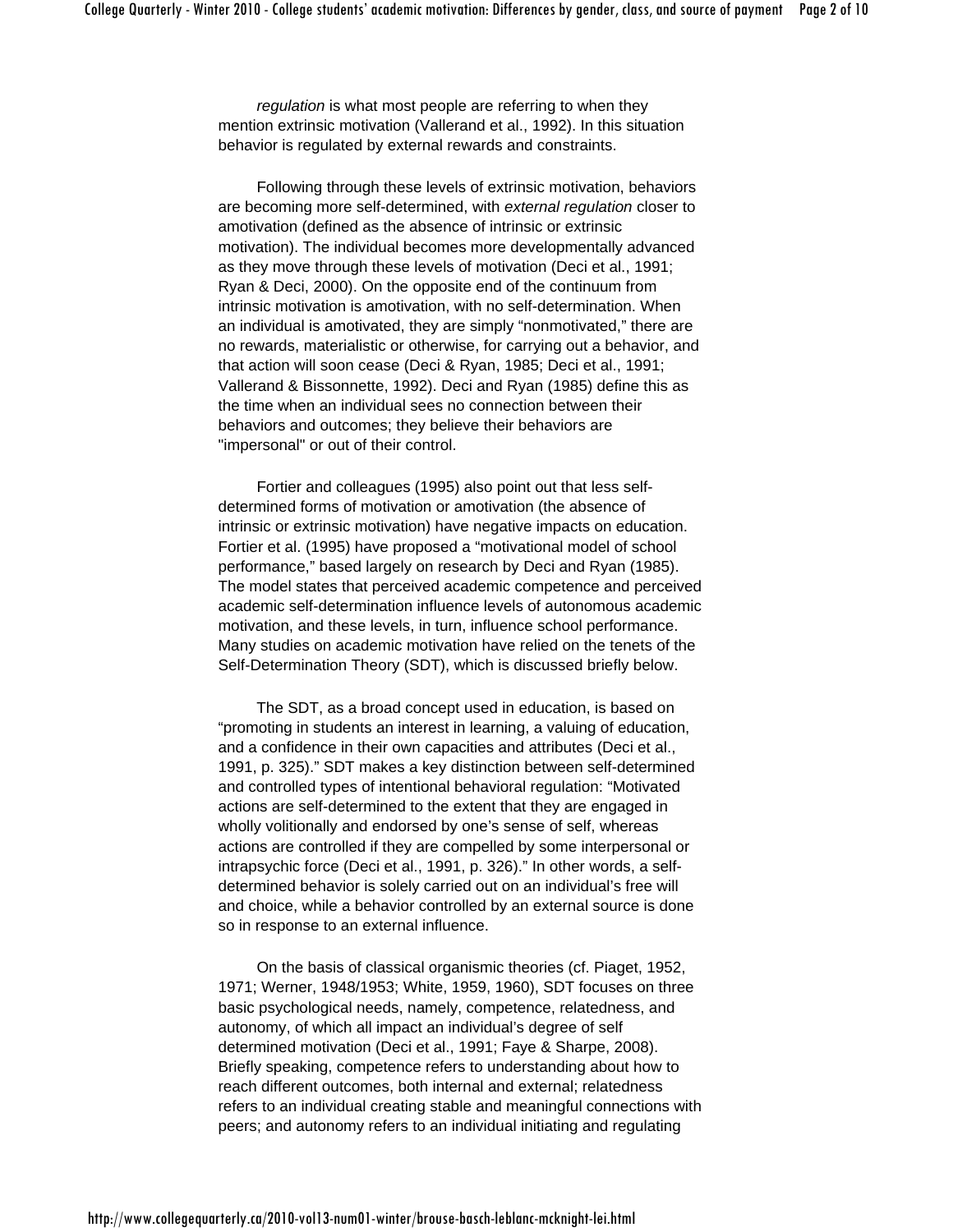their own behaviors (Deci et al., 1991).

Past research has shown that females tend to have higher levels of motivation than males and levels of motivation tend to decline as students progress from freshman to senior year (Ryan & Deci, 2000). No published studies of undergraduate students' levels of motivation were found that assessed differences in academic motivation based on the source of funding for college. The purpose of this study was to assess if relations between academic motivation and gender and class would be replicated in a sample of students at a university in Western New York, and to assess if there were differences in students' motivation based on who was paying for the college experience.

## **Methods**

This was a cross-sectional study which represents participants' input on a particular instrument at one point in time. Cluster sampling was used to select the sample. The sampling frame included all classes offered in a semester during fall 2008. All face-to-face courses listed in the fall 2008 University catalogue were numbered consequently. Distance learning courses, seminars, and off campus learning experiences were excluded. A total of 30 courses were randomly selected using a research randomizer (www.randomizer.org/) from the 167 courses that qualified. Once the thirty courses were identified, the corresponding instructors were contacted and the study was described, and they were asked if they would be willing to distribute the Academic Motivation Scale (AMS) (Vallerand, et al., 1992) along with a measure of students' gender, class, and source of tuition funding. If they were willing, surveys, with instructions, were delivered to the professor. Enrollments were checked to be sure that there were ample surveys. Approval for this study was granted by the College's Human Subjects Committee.

The AMS was the instrument used in this study with written consent from its creators. The AMS was originally created in French and referred to as l'Échelle de Motivation en Éducation (Vallerand, Blais, Brière, & Pelletier, 1989). It was later translated into English and proved to be satisfactory in conversion when tested for psychometric properties (Vallerand, et al., 1992; Vallerand et al., 1993). The internal consistency estimates ranged from .83 to .86, which were quite similar to the French version estimates ranging from .76 to .86 (Vallerand, et al., 1992). The test –retest correlation (of one month) was .79 indicating temporal stability (Vallerand, et al., 1992). The scale consists of 28 items to measure the following seven constructs: intrinsic motivation (1) towards knowledge (2) towards accomplishments (3) to experience stimulation and extrinsic motivation that is (4) identified (5) introjected (6) externally regulated, and (7) amotivation (Vallerand et al., 1992). These are outlined in Table 1 along with a brief description of their meaning or purpose for education (Deci & Ryan, 1991; Deci, Vallerand, Pelletier, & Ryan, 1991; Vallerand, Pelletier, Blais, Brière, & Pelletier, 1989; Vallerand,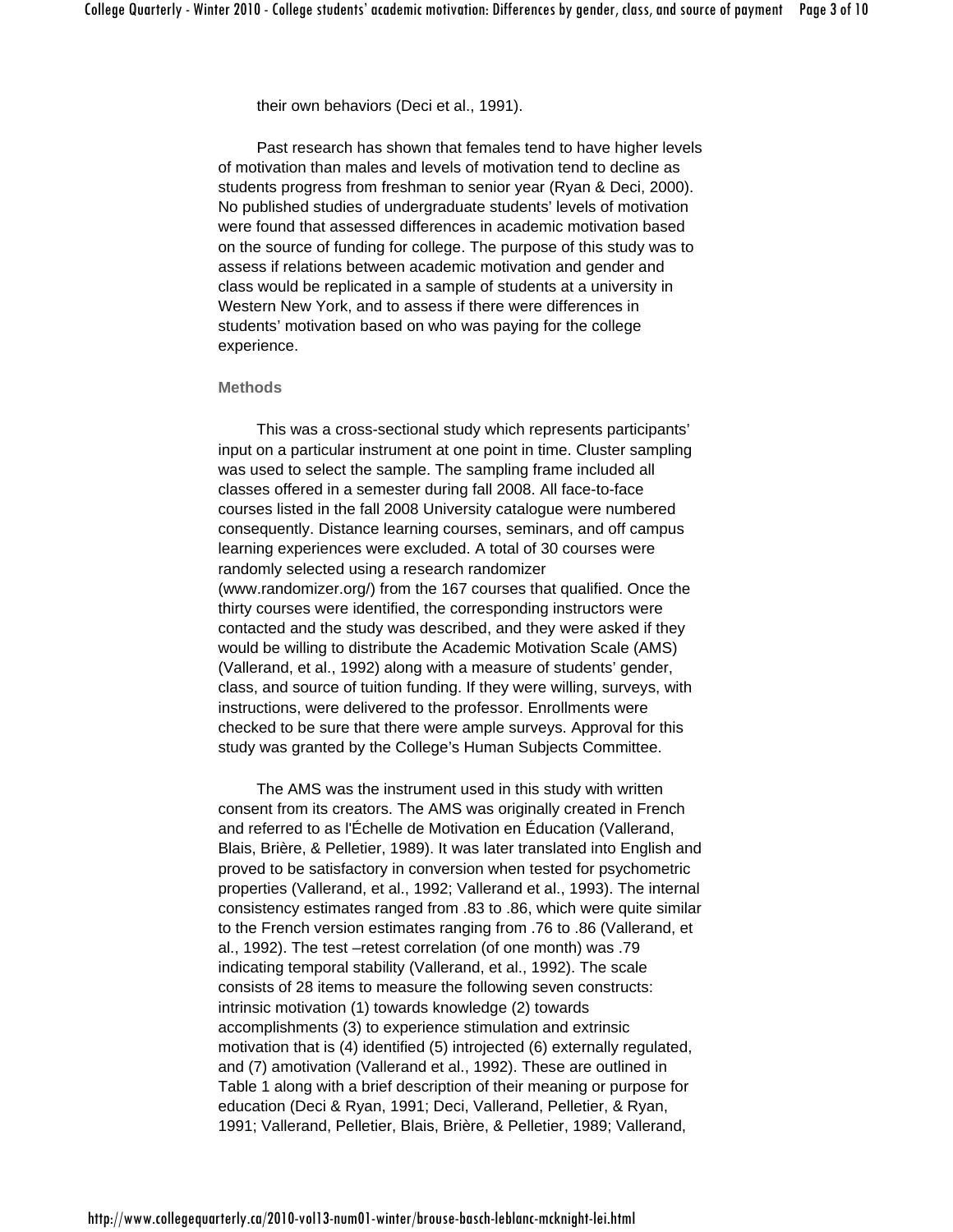Pelletier, Blais, Brière, Senécal, & Valliéres, 1992). In addition to the 28 items on the scale, the following information was added to further assess what, if any, association age, gender, year in school, academic major, and source of funding for school had with academic motivation.

The seven scales identified by the authors of the AMS were created by summing the individual items that composed the scales. Those scales included (1) *Intrinsic motivation - to know (2) Intrinsic motivation - toward accomplishment (3) Intrinsic motivation - to experience stimulation (4) Extrinsic motivation – identified (5) Extrinsic motivation – introjected (6) Extrinsic motivation - external regulation and (7) Amotivation.* Additionally, an overall intrinsic scale was created by summing the items comprising the three intrinsic scales, and an overall extrinsic scale was created by summing the items comprising the three extrinsic scales. These two scales were created to provide a more global estimate of intrinsic and extrinsic motivation. Respondents were asked to report all sources of funding for their current education. Two variables were created to categorize their responses. For the first variable, students who reported that they were funding their education on their own or with the help of loans were coded as *self-funded.* Those who reported that they received funding from their parents or from outside sources (i.e., GI bill or employer) were coded as *not selffunded*. Those who reported a mix of self funding and outside funding were coded as *self/other funded*.

A second variable was also created that categorized *self-funded* as those who reported that they were funding their education without outside help or student loans. This was done because self funded students who receive student loans, an external funding source, may be different than students who fund their education without any external funding sources. Both variables were used to investigate motivational differences.

Data were analyzed with SPSS version 16.0. Descriptive statistics, including frequencies, percentages, means and standard deviations were calculated. Differences between groups were assessed using analysis of variance, Tukey post-hoc tests, and t-tests.

#### **Results**

A total of 29 instructors agreed to distribute the survey and 26 returned the completed set of surveys. Class size varied greatly, (from 5 to 80), since the courses were randomly selected across all disciplines. A total of 856 surveys were completed and returned of the 1052 distributed to registered students (81 % response rate). Demographic information for the participants is as follows. There were almost equal percentages of female (52%) and male respondents. The year in school was distributed relatively evenly, with the exception that freshman were over-represented: freshman (32.2%), sophomore (20.9%), junior (23.7%), and senior (21.5%). The sample comprised students from a wide variety of majors in education, liberal arts,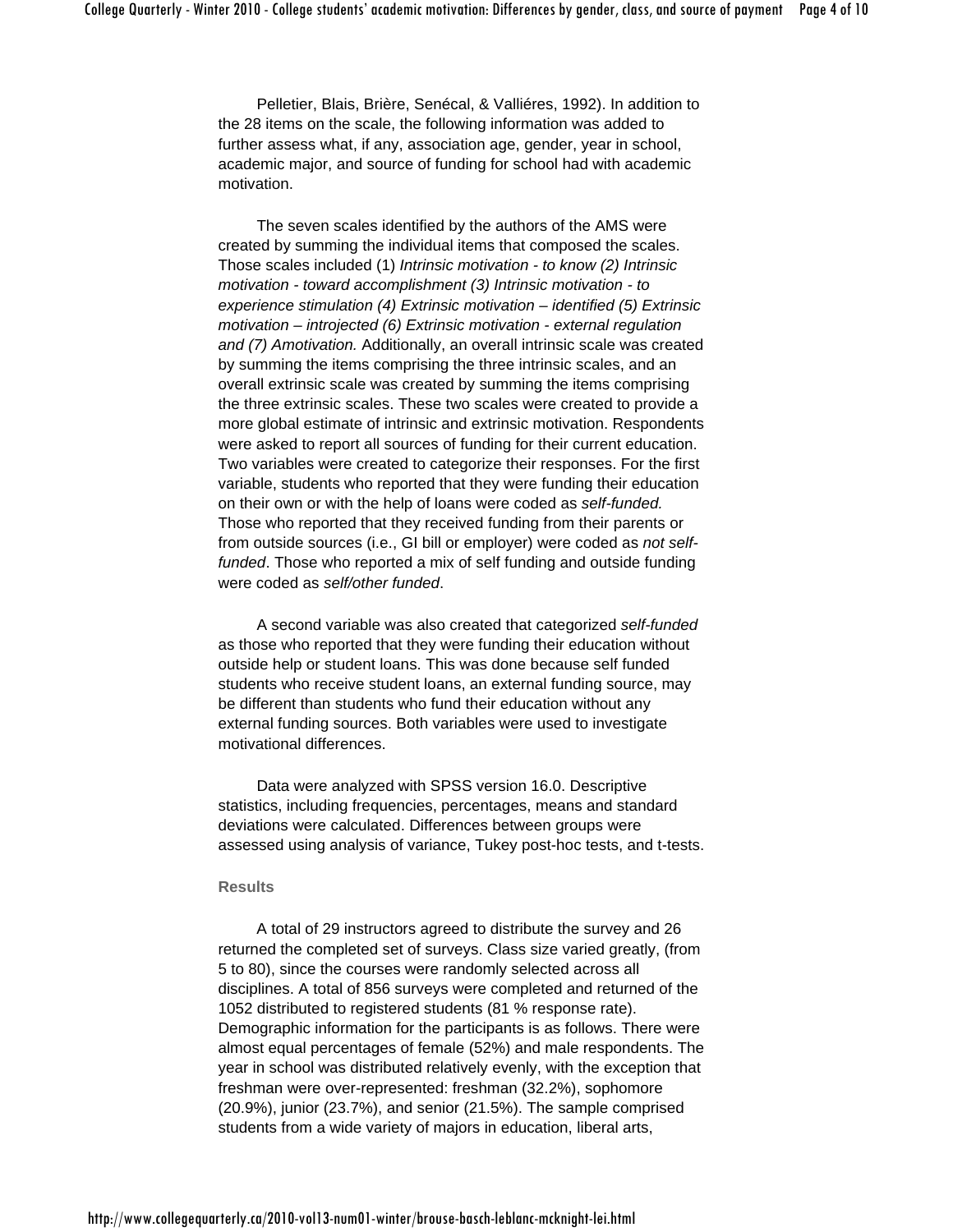sciences, and business. The average age of the respondents was 20.

Descriptive statistics of motivation by gender, cohort in college, and funding source are presented in Table 2. The results of the statistical analysis via t-test, on males' and females' academic motivation indicate significant gender differences on all scales except for the *extrinsic external regulation scale.* Specifically, females scored higher than males on all measures of intrinsic motivation. For the overall measure of intrinsic motivation  $(t(799) = -3.77, p < .001)$ , females had an average score (*M*=54.69, *SD*= 13.73) that was approximately 4 points higher than males (*M*=50.91, *SD*=14.54). On average, females scored 0.27 standard deviations higher than males on the composite measure of intrinsic motivation. Within the intrinsic motivation measure, females scored consistently higher than males on all three subtypes. The overall measure of extrinsic motivation was also significant (t(799) = -4.20,  $p < .001$ ); females had an average score (*M*=68.53, *SD*= 11.13) that was approximately 4 points higher than males (*M*=64.99, *SD*=12.70). This also represents a small to moderate effect size of *d* = .30. Only two of the three subtypes of extrinsic motivation showed a significant gender difference. In contrast, the mean of amotivation was significantly (t(670.96) = 2.91, *p*  = .004) greater for males (*M*=7.60, *SD*= 5.22) than for females  $(M=6.60, SD=4.29)$ . The effect size for amotivation was  $d = 0.21$ , which represents a small effect.

The differences between motivation scale means by cohort revealed that there were significant differences for the intrinsic (*F*(839) = 3.64, *p* = .012) and extrinsic (*F*(839) = 4.89, *p* = .002) scales while the amotivational scale was not statistically significant (*F*(839) = 2.60,  $p = .051$ ). Tukey post-hoc tests were performed on the overall intrinsic and extrinsic scales and indicated that significant differences appeared only between freshman and seniors (*p* = .006 and *p* = .002, respectively), with freshmen having higher levels of motivation than seniors on both intrinsic and extrinsic motivation scales. The overall mean for intrinsic motivation was  $\sim$  55 for freshman versus  $\sim$  50 for seniors. The overall mean for extrinsic motivation was ~ 69 for freshman and was  $\sim 65$  for seniors. Table 2 displays all of the significant differences found between freshmen and seniors via posthoc testing. All significant post-hoc results by year in college resulted from significant overall ANOVA tests.

Concerning funding for tuition, the most frequently cited funding sources were parents (44%) and financial aid that the student needs to pay back (50%). Funding sources were assessed by the following three categories: (1) Non-self funded, which included the responses, parents are paying for your education, financial aid that parents will pay back, job reimbursement, and GI Bill (tuition benefit provided by the federal government associated with honorable discharge from military service); (2) Self funded, which included the responses, you are paying for your education, and financial aid, which you will pay back; (3) Self and Other, including a mix of funding from the student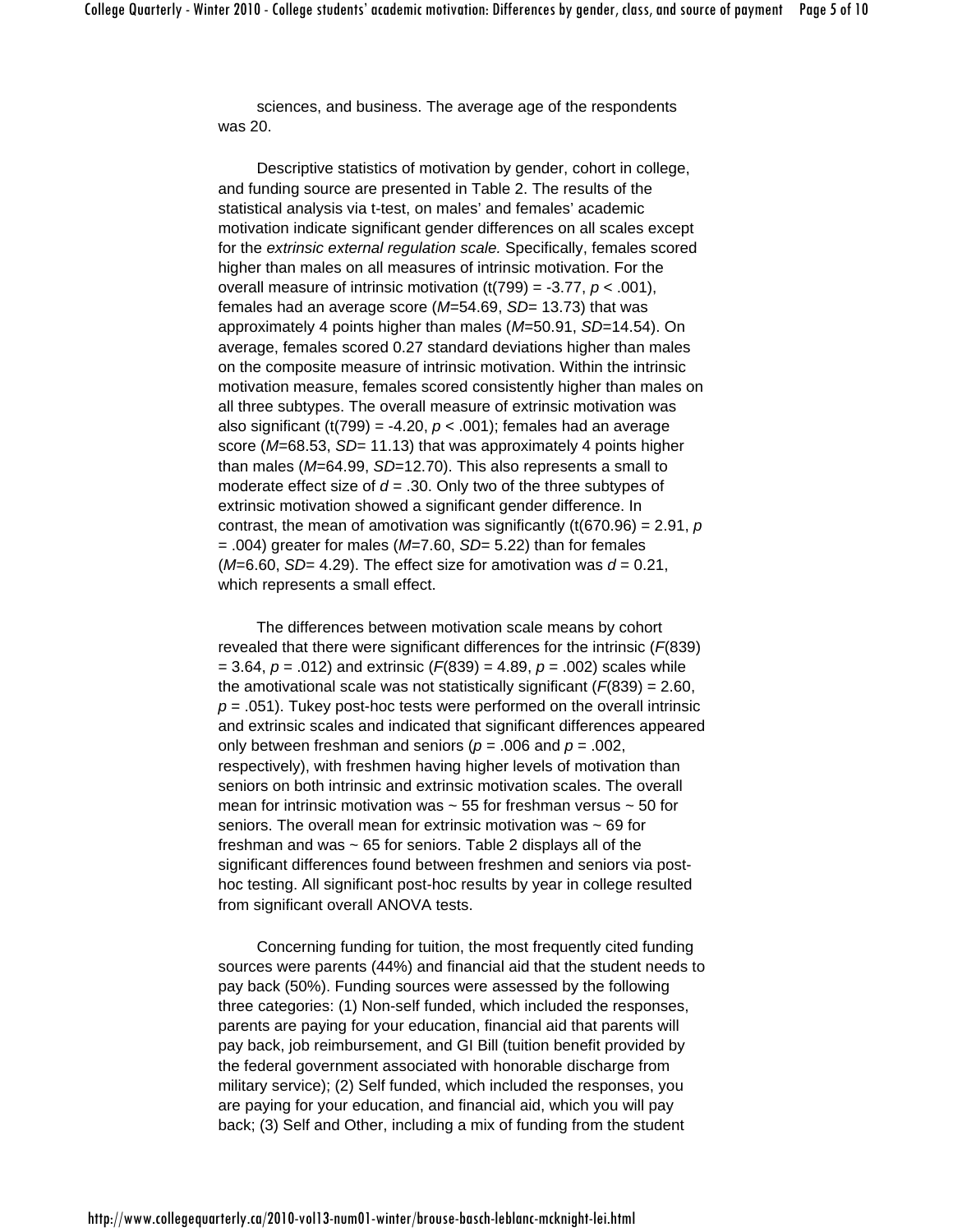and someone else (typically a grandparent). A one-way ANOVA did not show any significant differences for these three categories. However, when comparing students who only reported paying for themselves (not including financial aid) versus all others, there were significant differences on the extrinsic-identification, extrinsic external regulation and the overall extrinsic motivation as well as amotivation scales. Those paying for themselves scored significantly lower on the extrinsic scales ( $M = 64.8$ , *SD*=12.2) than those paid by others ( $M =$ 67.6, *SD*=11.7) and higher on the amotivation scale (M = 7.74, SD= $5.02$  versus M =  $6.8$ , SD= $4.56$ , respectively).

# **Discussion**

Drawing on the present as well as previous studies, it appears that instructors at all levels have a difficult task in optimizing a learning experience and harnessing intrinsic motivation and the inherent interests of learners. Given the importance of developing autonomy, which has been demonstrated from elementary schools (Deci, Schwartz, Sheinman, & Ryan, 1981) to medical schools (Williams & Deci, 1998), it is important that higher education policy makers, researchers and practitioners take steps in this direction even further. Evaluative research is needed to develop, implement and evaluate alternative approaches for bolstering the academic motivation of all students, and males and those in their junior and senior years in particular.

Limitations of this study constrain the inferences that may be drawn. The cross-sectional design, single method of data collection, highly restrictive setting and sampling frame, and delimited scope of measurements must be considered when interpreting the results. First, the cross-sectional design limits drawing any causal inferences. Second, measuring motivation with a single instrument results in mono-operation bias and results may be different if motivation is measured in other ways. While the sampling strategy and response rate provides a representative sample of the student population in the study setting, there may be selection bias when comparing these results to other samples. However, the results were quite similar with Vallerand and Bissonnette (1992) and Vallerand, Pelletier, Blais, Brière, Senécal, & Vallières (1992) concerning gender differences. It should also be noted that the differences observed were not large, and some of the statistically significant findings are due to the large sample size. Nevertheless, the results are consistent with those reported by others and have implications for future research and practice.

Higher observed levels of motivation among females is consistent with previously reported findings. Males may require tailored efforts to reduce their disparity in academic motivation. Research to improve understanding about factors influencing academic motivation among female and male students is needed to inform policy and practice in efforts to promote optimal growth and development during the college experience.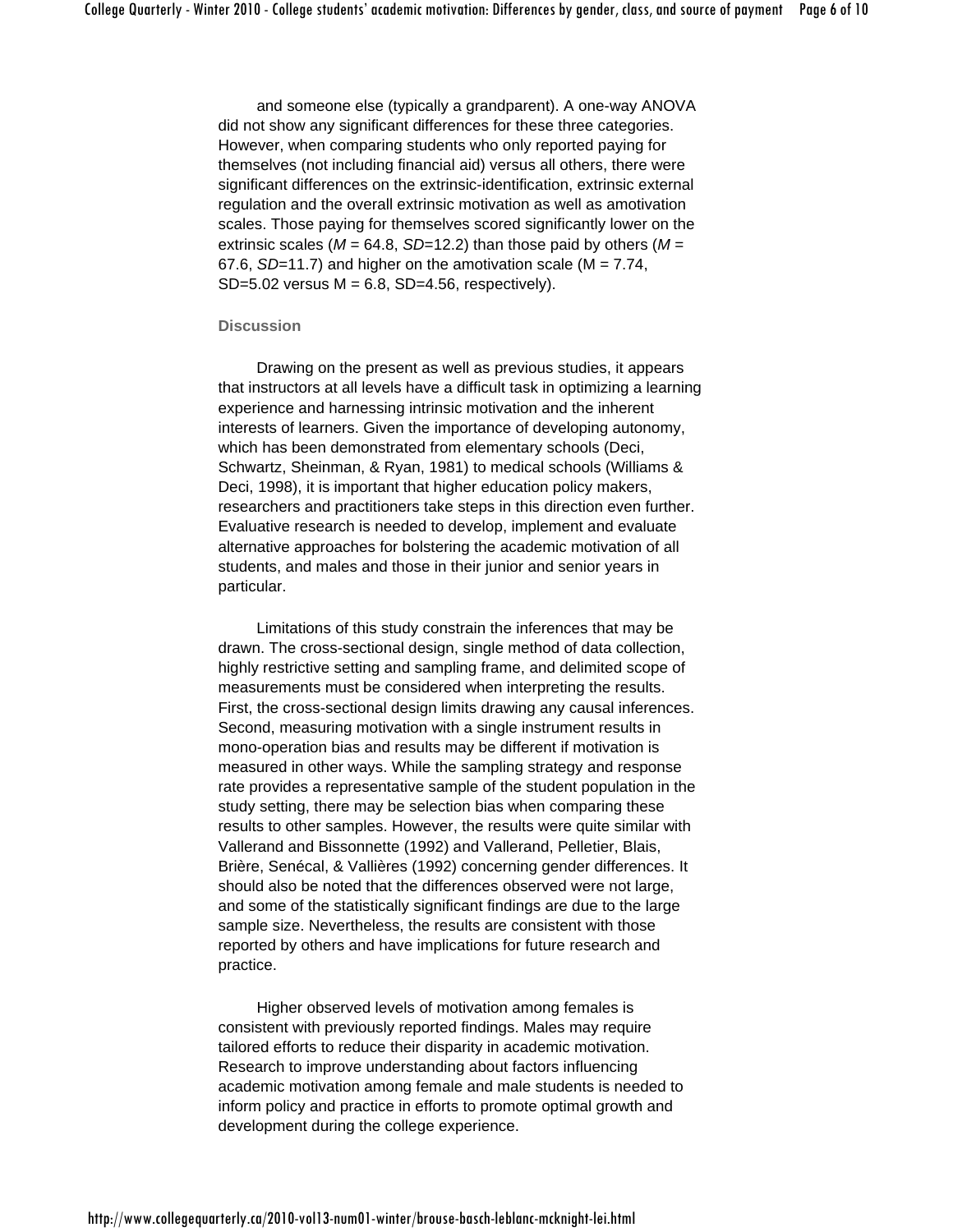Both intrinsic and extrinsic motivation declined with years in college, and this finding seems to support the statement made by Ryan and Deci in 2000, that, in general, levels of intrinsic motivation decrease with a progression through one's academic career, becoming less and less self- determined. Given students' waning motivation, the next step is to identify the etiological factors that may account for the declining motivation. For that purpose, a prospective study is needed. We speculate that the decrease of college students' intrinsic motivation may be because they are not experiencing enough autonomous (self-determined) learning. If this is the case, then there may be a need to arouse instructors' awareness to this phenomenon and to encourage adaptations in courses in which students may feel "lost" and lose both interest and confidence—both key components of the Self-Determination (Deci & Ryan, 1985).

Our findings related to funding source for tuition were not expected. Self-funded students appear to be lower in academic motivation in general and in extrinsic motivation in particular. The relatively weak motivation of self-funded students may be because they would not have the external motivators such as loans to pay, or tuition-paying parents to please. Students paying their own way may be burdened with work and other responsibilities that take precedence. Additional research is needed to replicate this finding and, once replicated, gain greater understanding of the dynamics of this relation.

The *sine qua non* of the Self-Determination Theory, postulates that there are different types of motivation, mainly controlled and autonomous, that can be distinguished as intrinsic and extrinsic motivation. Self- Determination Theory has been applied to many arenas, but in terms of education its function revolves around enhancing interest and confidence in education as a social context (Deci & Ryan, 1985, 1991, 2000; Ryan & Deci, 2000; Deci, Vallerand, Pelletier, & Ryan, 1991). Researchers have found that students who are self-determined are more likely to stay in school (Pintrich & DeGroot, 1990). Ryan and Powelson (1991) suggest that students in learning contexts that promote autonomy, competence, and relatedness are more likely to convey their natural inclination to learn, to do, and to grow.

While the type of environment that is conducive to an autonomous learning situation may lead to more work for an instructor, the rewards may be worthwhile. For example, personalized feedback is a time-consuming task for an instructor, but has been associated with student satisfaction and performance in empirical studies (e.g., Gallien & Oomen-Early, 2008). Moreover, the immediacy of instructor behaviors (i.e., verbal encouragement, and praising, asking questions, using humor, self-disclosure, and providing individualized feedback) had a strong positive effect on student satisfaction (Gallien and Oomen-Early, 2008).

Table 1: Depiction of the Academic Motivation Scale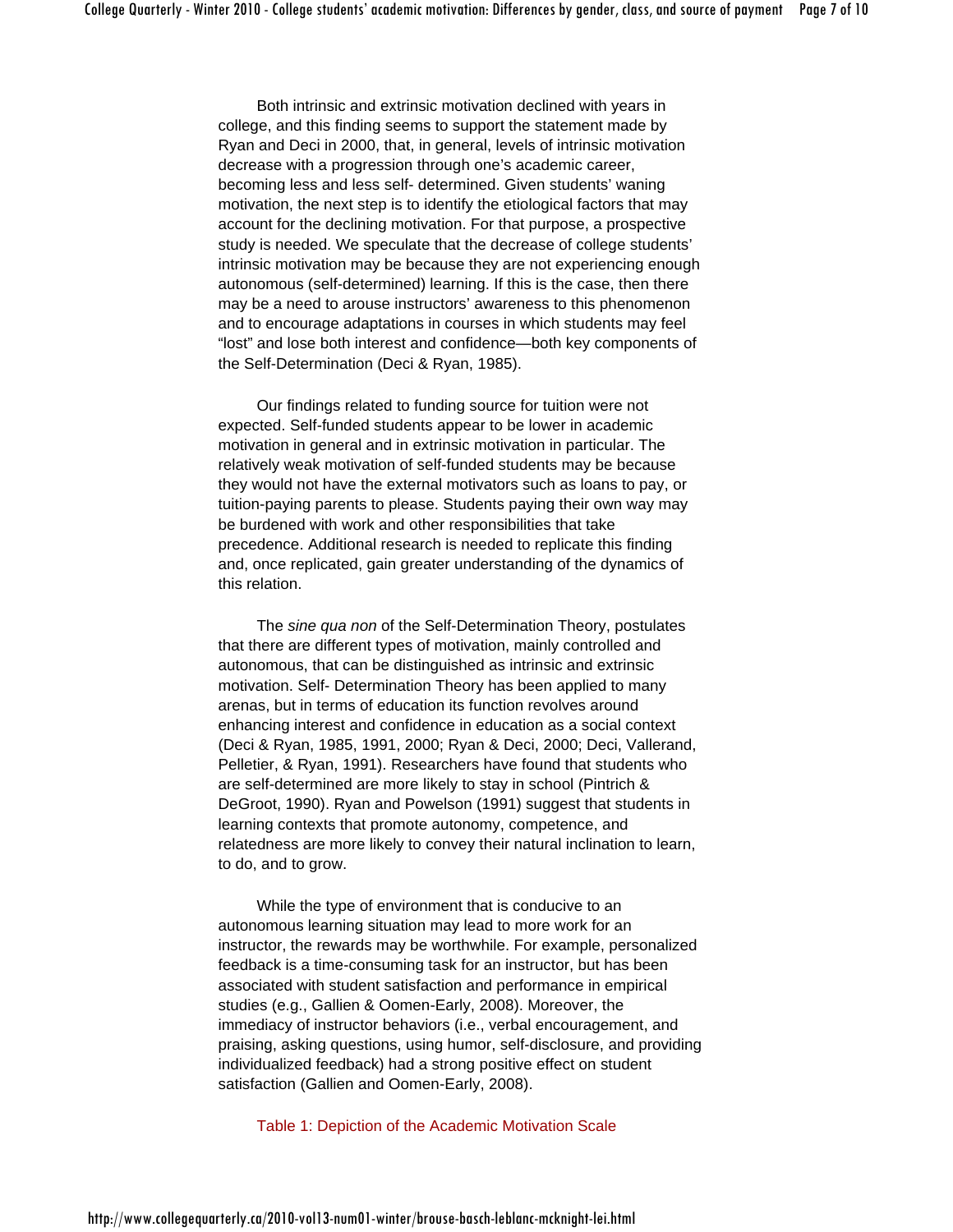Table 2. Mean Values of Motivation by Gender, Class in School, and Funding Source

**References**

Deci, E. L., Schwartz, A. J., Sheinman, L., & Ryan, R. M. (1981). An instrument to assess adults' orientations toward control versus autonomy with children: Reflections on intrinsic motivation and perceived competence. Journal of Educational Psychology, 73, 642– 650.

Deci, E.L. & Ryan, R.M. (1985). Intrinsic motivation and selfdetermination in human behavior. New York: Plenum Press.

Deci, E.L. & Ryan, R.M. (1991). A motivational approach to self: Integration in personality. In R. Dienstbier (Ed.), Nebraska symposium on motivation: Vol. 38. Perspectives on motivation (p. 237-288) Lincoln, NE: University of Nebraska Press.

Deci, E.L., Vallerand, R.J., Pelletier, L.G., & Ryan, R.M. (1991). Motivation and education: The self-determination perspective. Educational Psychologist, 26(3&4), 325-346.

Faye, C. & & Sharpe, D. (2008). Academic motivation in University: The role of basic psychological needs and identity formation. Canadian Journal of Behaviour science, 40, 4, 189-199.

Fortier, M.S., Vallerand, R.J., & Guay, F. (1995) Academic motivation and school performance: Toward a structural model. Contemporary Educational Psychology, 20, 257-274.

Gallien, T., & Oomen-Early, J. (2008). Personalized versus collective instructor feedback in the online courseroom: Does type of feedback affect student satisfaction, academic performance and perceived connectedness with the instructor? International Journal on Distance learning, 7(3), 463-476.

Piaget. J. (1952). The origins of intelligence in children. New York: International Universities Press.

Piaget, J. (1971). Biology and knowledge. Chicago: University of Chicago Press.

Pintrich, P.R. & De Groot E. (1990). Motivational and self-regulated learning components of classroom academic performance. Journal of Educational Psychology, 82, 33-50.

Ryan, R.M., & Powelson, C.L. (1991). Autonomy and relatedness as fundamental to motivation in education. Journal of Experimental Education, 60, 49-66.

Ryan, R.M., & Deci, E.L. (2000). Self-determination theory and the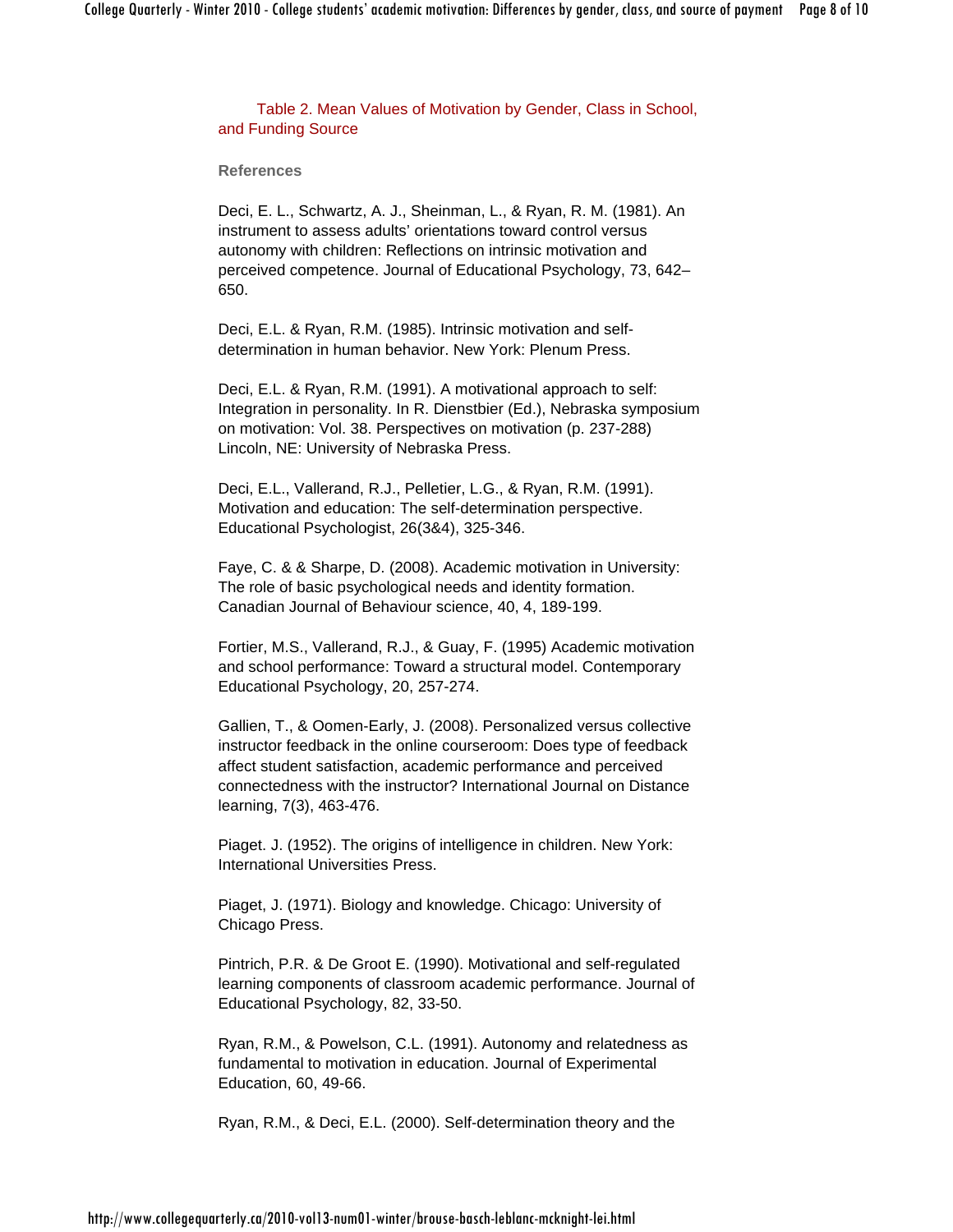facilitation of intrinsic motivation, social development, and well-being. American Psychologist, 55, 68-78.

Ryan, R.M., & Deci, E.L. (2000). Intrinsic and extrinsic motivations: Classic definitions and new directions. Contemporary Educational Psychology, 25, 54-67.

Vallerand, R. J., & Bissonnette, R. (1992). Intrinsic, extrinsic, and amotivational styles as predictors of behavior: A prospective study. Journal of Personality, 60, 599–620.

Vallerand, R. J., Pelletier, L. G., Blais, M. R., & Brière, N. M., Senecal, C. & Vallieres, E. (1992). The academic motivation scale: A measure of intrinsic, extrinsic, and amotivation in education. Educational and Psychological Measurement, 52, 1003-1017.

Vallerand, R.J., Blais, M.R., Brière, N.M., & Pelletier, L.G. (1989). Construction et validation de l'Échelle de Motivation en Éducation (EME). Revue canadienne des sciences du comportement, 21, 323- 349.

Vallerand, R.J., Pelletier, L.C., Blais, M.R., Brière, N.M., Senécal, C., & Vallières, E.F. (1992). The academic motivationscale: A measure of intrinsic, extrinsic, and amotivation in education. Educational and Psychological Measurement, 52, 1003-1017.

Vallerand, R.J., Pelletier, L.C., Blais, M.R., Brière, N.M., Senécal, C, & Vallières, E.F. (1993). On the assessment of intrinsic, extrinsic, and amotivation in education: Evidence on the concurrent and construct validity of the academic motivation scale. Educational and Psychological Measurement, 53, 159-172.

Werner, H. (1948/1953). Comparative psychology and mental development. New York: International University Press.

White, R. W. (1959). Motivation reconsidered: The concept of competence. Psychological Review: 66, 297-333.

White, R. W. (1960). Competence and the psychosexual stages of development. In M. R. Jones (Ed.), Nebraska symposium on motivation (Vol, 8, 97-141). Lincoln, NE: University of Nebraska Press.

Williams, G. C., & Deci, E. L. (1998). The importance of supporting autonomy in medical education. Annals of Internal Medicine, 129,303–308.

**Corey H. Brouse**, Ed.D. Postdoctoral Research Scientist, Department of Epidemiology, Columbia University, New York, NY 10032 chb24@columbia.edu